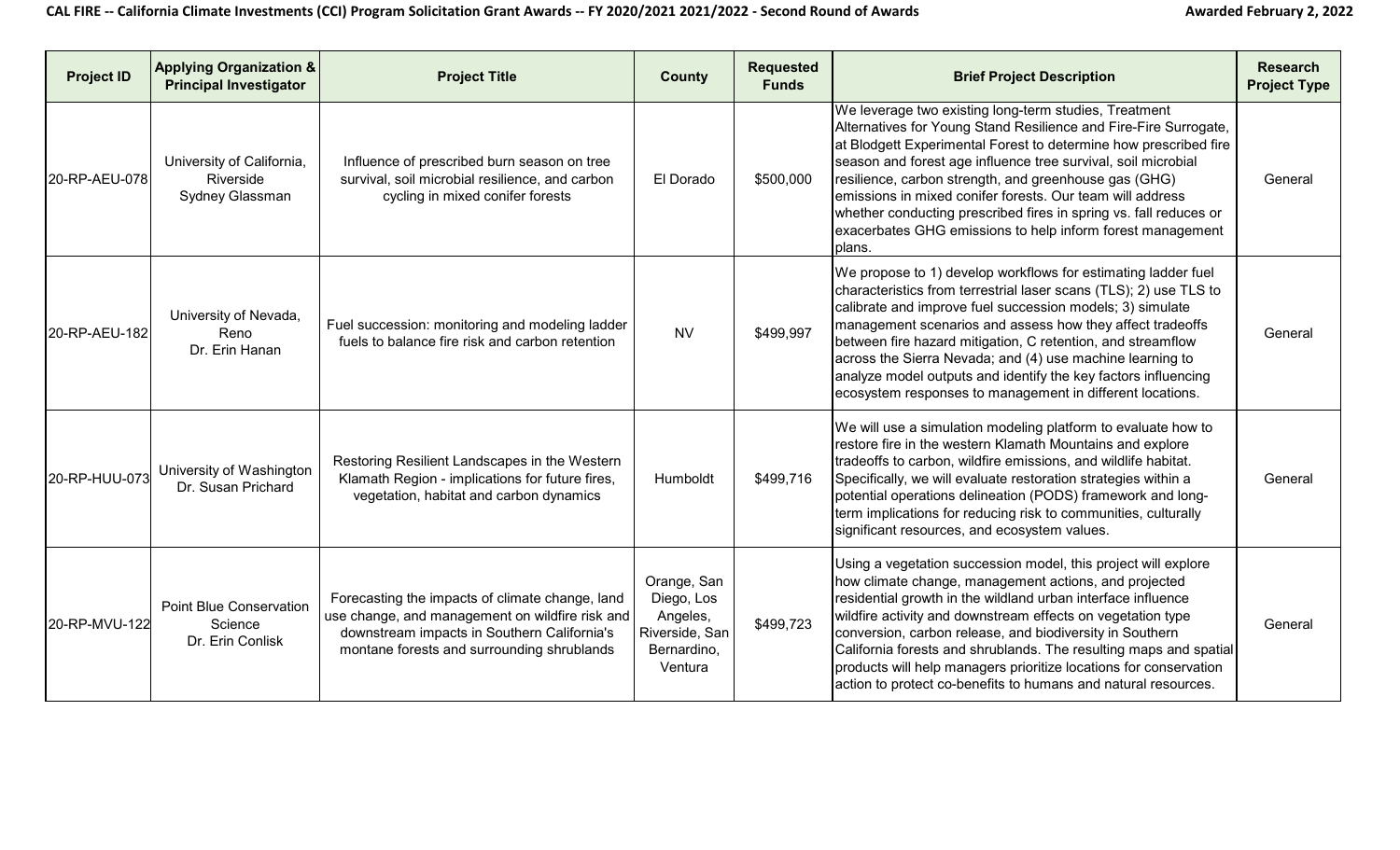| <b>Project ID</b> | <b>Applying Organization &amp;</b><br><b>Principal Investigator</b>                     | <b>Project Title</b>                                                                                                                           | <b>County</b>                                                                  | <b>Requested</b><br><b>Funds</b> | <b>Brief Project Description</b>                                                                                                                                                                                                                                                                                                                                                                                                                                                                                                                | <b>Research</b><br><b>Project Type</b> |
|-------------------|-----------------------------------------------------------------------------------------|------------------------------------------------------------------------------------------------------------------------------------------------|--------------------------------------------------------------------------------|----------------------------------|-------------------------------------------------------------------------------------------------------------------------------------------------------------------------------------------------------------------------------------------------------------------------------------------------------------------------------------------------------------------------------------------------------------------------------------------------------------------------------------------------------------------------------------------------|----------------------------------------|
| 20-RP-MVU-151     | The Regents of the<br>University of California,<br>Santa Barbara<br>Dr. Andregg Leander | Timing is everything: Prescribed burn season and<br>the optimization of multiple management<br>objectives                                      | San Diego                                                                      | \$251,289                        | This project explores how prescribed burns outside of black oak<br>dormancy influence oak health and recruitment. Motivated by the<br>management needs of the Cleveland National Forest, the goal of<br>this project is to quantify potential tradeoffs between lengthening<br>the burn window beyond oak dormancy to ease logistical<br>constraints; retaining high cultural, carbon and habitat value<br>mature oaks; and facilitating oak recruitment for future forest<br>resilience.                                                       | General                                |
| 20-RP-SCU-050     | Regents of the University<br>of California<br><b>Michael Gollner</b>                    | Approaches to Quantifying Structural Ignition Risk<br>in the Wildland-Urban Interface                                                          | Alameda                                                                        | \$498,692                        | We propose using a combination of empirical, physical, and data-<br>driven techniques to develop approaches to quantitatively model<br>structural ignition by embers as well as structure-to-structure fire<br>spread. These efforts will lead to improved prediction of potential<br>wildfire impacts within the WUI under extreme weather<br>conditions through studying ember generation, lofting, transport<br>and likelihood of structure ignition, both by embers and by<br>structure-to-structure fire spread.                           | General                                |
| 20-RP-SCU-105     | The Regents of the<br>University of California<br>Dr. John Battles                      | Colonial-era forests of the Sierra Nevada and<br>Southern Cascade regions: Using archival data to<br>quantify forest structure and composition | Alameda                                                                        | \$208,743                        | Our goal is to reconstruct the structure and composition of the<br>colonial-era forest across the Sierra Nevada and Southern<br>Cascade bioregions. We will use historical data from the General<br>Land Survey to build the most comprehensive and extensive<br>perspective of what California's forest looked like prior to<br>contemporary management. To help guide future management,<br>we will compare differences in the historical forest to today's<br>forest.                                                                        | General                                |
|                   | US Forest Service,<br>20-RP-SHU-094 Northern Research Station<br>Dr. Matthew Dickinson  | Adding Value to Burn Severity Mapping with<br>Coordinated Pre-, Active-, and Post-Wildfire<br>Monitoring in Northern California                | Shasta (note,<br>our broader<br>area of interest<br>is Northern<br>California) | \$119,243                        | The Fire Behavior Assessment Team (FBAT) is the only team<br>actively collecting ground data on wildfires and proposes to<br>perform coordinated plot-based measurements of fuels,<br>vegetation, active fire behavior, fuel consumption, and fire effects<br>in Northern California to augment the archive that primarily<br>contains data from fires in the Sierras. FBAT requests funds to<br>hire two seasonal technicians and support pre-season<br>coordination with stakeholders. Data will be used to support burn<br>severity mapping. | General                                |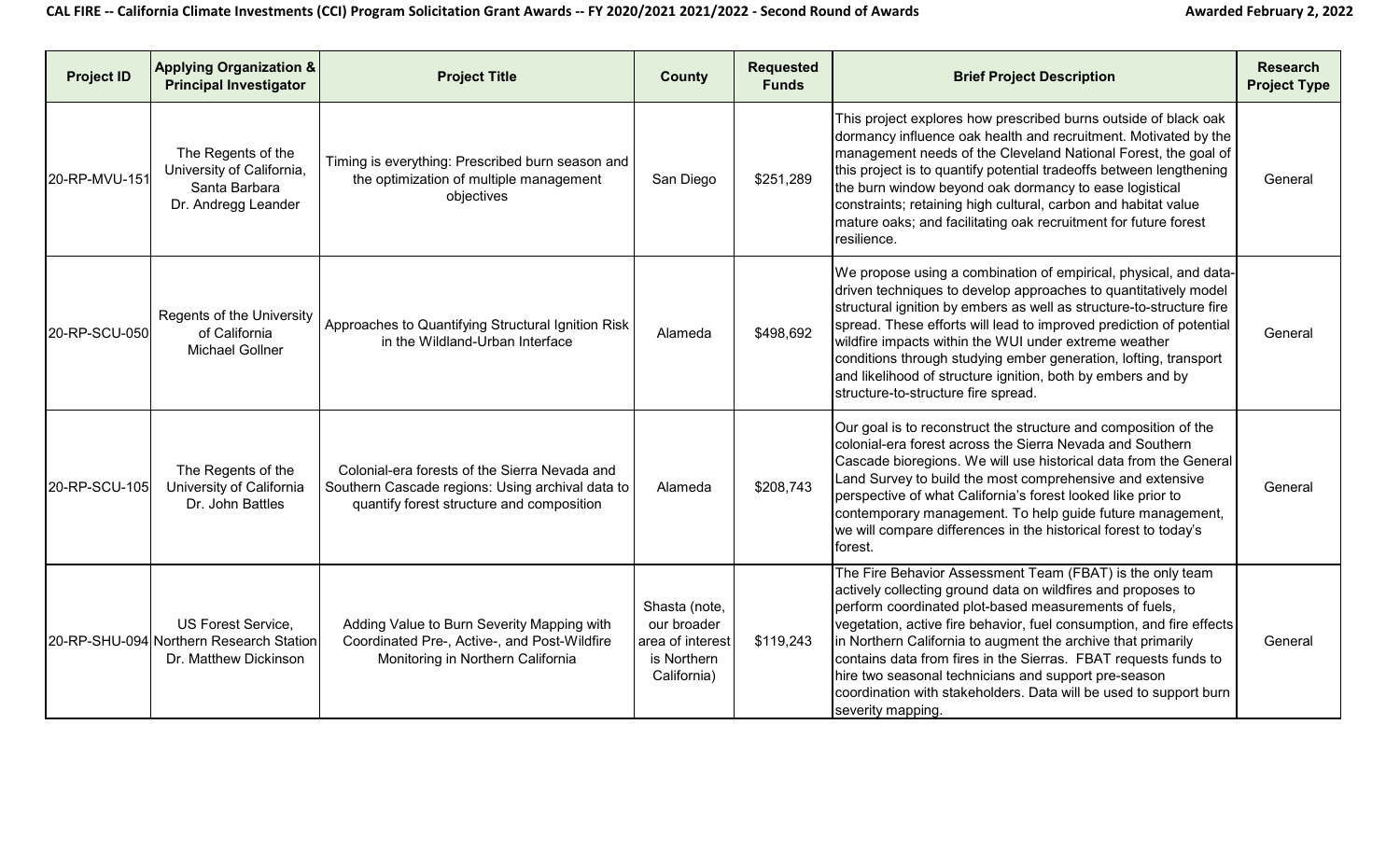| <b>Project ID</b> | <b>Applying Organization &amp;</b><br><b>Principal Investigator</b> | <b>Project Title</b>                                                                                                             | <b>County</b> | <b>Requested</b><br><b>Funds</b> | <b>Brief Project Description</b>                                                                                                                                                                                                                                                                                                                                                                                                                                                                                       | <b>Research</b><br><b>Project Type</b> |
|-------------------|---------------------------------------------------------------------|----------------------------------------------------------------------------------------------------------------------------------|---------------|----------------------------------|------------------------------------------------------------------------------------------------------------------------------------------------------------------------------------------------------------------------------------------------------------------------------------------------------------------------------------------------------------------------------------------------------------------------------------------------------------------------------------------------------------------------|----------------------------------------|
| 20-RP-LNU-049     | University of California,<br>Davis<br>Dr. Joseph Stewart            | Improving Climate-Based Seed Selection for<br>Increased Carbon Sequestration                                                     | Yolo          | \$299,807                        | The climate is changing faster than tree populations can evolve,<br>resulting in climate-adaptation mismatch (CAM), between trees<br>and the environment they grow in. CAM results in reduced<br>growth and survival with large consequences for statewide forest<br>health, carbon sequestration, timber production, fire severity, and<br>habitat. This proposal focuses on combatting CAM by improving<br>techniques for selecting seeds that are adapted to the climates<br>of planting locations.                 | General                                |
| 20-RP-FKU-074     | University of California,<br>Davis<br><b>Tara Ursell</b>            | Predicting the dynamics of fire-killed trees using<br>tree-level and plot-level characteristics                                  | Fresno        | \$39,178                         | This study will characterize the dynamics of fire-killed standing<br>dead trees (SDTs or "snags") using a unique and extensive<br>dataset tracking SDTs for 10 years following a 1994 wildfire in<br>the southern Sierra Nevada. I will assess how plot-level<br>characteristics (e.g., fire severity, solar radiation) and tree level<br>characteristics (e.g., species identity, size) influence SDT<br>longevity. This research will enable a more targeted approach to<br>the management of wildfire-killed trees. | Graduate<br>Student                    |
| 20-RP-LNU-069     | Sonoma State University<br>Alanna Post                              | Assessing the utility of handheld LiDAR to quantify<br>forest understory structure and evaluate change<br>following disturbance. | Sonoma        | \$77,367                         | This project will quantify forest structure changes in post-fire<br>(Sonoma County) and managed stands (Mendocino County) via<br>LiDAR voxel metrics. Data will be collected using a LiDAR<br>handheld mobile laser scanner and validated using limited<br>destructive sampling. This study will add to the relatively new and<br>growing body of work on LiDAR remote sensing to measure<br>forest structure as a component of forest health.                                                                         | Graduate<br>Student                    |
| 20-RP-LNU-070     | Sonoma State University<br>Zane Cooper                              | Evaluating the utilization of 3D physics-based fire<br>models in conjunction with terrestrial remote<br>sensing data             | Sonoma        | \$74,343                         | My proposed project seeks to expand upon the research<br>conducted by the Bentley Lab at Sonoma State University and<br>the USFS Rocky Mountain Research Station Fire Science Lab by<br>integrating terrestrial laser scanning data with a physics-based<br>model framework to estimate fire effects on biomass, forest<br>structure, and tree mortality in a wildfire affected oak-woodland<br>and managed conifer forest in California.                                                                              | Graduate<br>Student                    |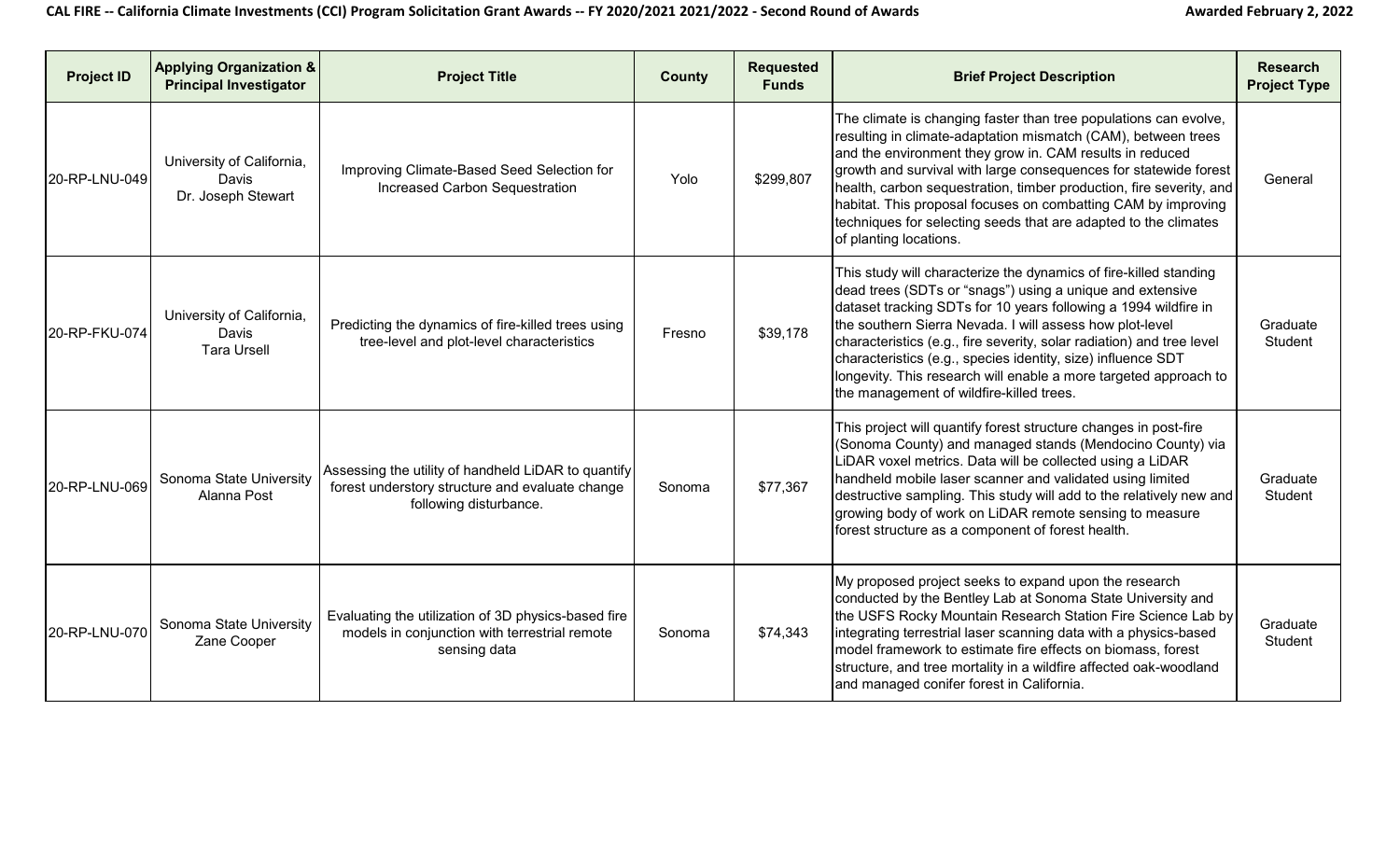| <b>Project ID</b> | <b>Applying Organization &amp;</b><br><b>Principal Investigator</b>    | <b>Project Title</b>                                                                                                                                            | <b>County</b> | <b>Requested</b><br><b>Funds</b> | <b>Brief Project Description</b>                                                                                                                                                                                                                                                                                                                                                                                                                                                                                                                            | <b>Research</b><br><b>Project Type</b> |
|-------------------|------------------------------------------------------------------------|-----------------------------------------------------------------------------------------------------------------------------------------------------------------|---------------|----------------------------------|-------------------------------------------------------------------------------------------------------------------------------------------------------------------------------------------------------------------------------------------------------------------------------------------------------------------------------------------------------------------------------------------------------------------------------------------------------------------------------------------------------------------------------------------------------------|----------------------------------------|
| 20-RP-MVU-030     | University of California<br>Riverside<br>Joelene Tamm                  | Indigenous burning, Prescribed Fire, and<br>Goldspotted Oak Borer Management                                                                                    | San Diego     | \$99,999                         | Agrilus auroguttatus, goldspotted oak borer (GSOB), an invasive<br>wood boring buprestid beetle, that has caused widespread oak<br>tree mortality throughout southern California. The proposed<br>research on indigenous burning and prescribed fire based on<br>traditional ecological knowledge will investigate the potential of<br>prescribed burn programs as a management tool for managing<br>goldspotted oak borer infestations over large areas in native<br>California oak woodlands.                                                             | Graduate<br>Student                    |
| 20-RP-NEU-053     | University of California,<br>Merced<br>Han Guo                         | Valuation of water and carbon benefits of forest<br>restoration                                                                                                 | Merced        | \$99,939                         | This proposed research focuses on quantifying, valuing and<br>monetizing benefits of forest restoration, especially water-related<br>and carbon-sequestration benefits and developing an evaluation<br>tool for decision making on the timing of implementation for<br>maximizing the return on the investments. To illustrate the<br>research process and results, this research will use the in-<br>progress French Meadows Project in the American River<br>watershed, plus the Yuba Projects in the Yuba River watershed<br>as case studies.            | Graduate<br>Student                    |
| 20-RP-SBC-012     | University of California,<br>Santa Barbara<br>Robert Fitch (D'Antonio) | Restoration of native plants on fuelbreaks to<br>reduce ignition potential and enhance ecosystem   Santa Barbara<br>services                                    |               | \$100,000                        | We are investigating how to reduce the ecological consequences<br>of fuel modification by restoring a fuelbreak with native<br>herbaceous species creating a green break that limits the<br>impacts of non-native species, reduces ignition potential, and<br>supports desired ecosystem functions. We also aim to conduct<br>combustion tests of live plants in order to determine which<br>species would be best suited for use on green fuelbreaks and to<br>improve our understanding of live fuel combustion and its relation<br>to wildfire behavior. | Graduate<br>Student                    |
| 20-RP-SBC-065     | University of California,<br>Santa Barbara<br>Kaili Brande (Davis)     | Quantifying the Relationships among Stand<br>Structure, Fire Behavior, and Burn Severity from<br>Prescribed Fire in California Foothill Oak<br><b>Woodlands</b> | Santa Barbara | \$90,163                         | This project will evaluate the relationships between 3-<br>dimensional vegetation structure and fire behavior, burn severity,<br>and mortality risk in California foothill oak woodland and savanna<br>ecosystems. It will collect biological and physical data, relating<br>field data to imaging lidar data, from two prescribed burn events<br>in Santa Barbara County. The results of this project will form<br>predictions of fire effects on oak populations, and inform fire<br>management for woodland health and public safety.                    | Graduate<br>Student                    |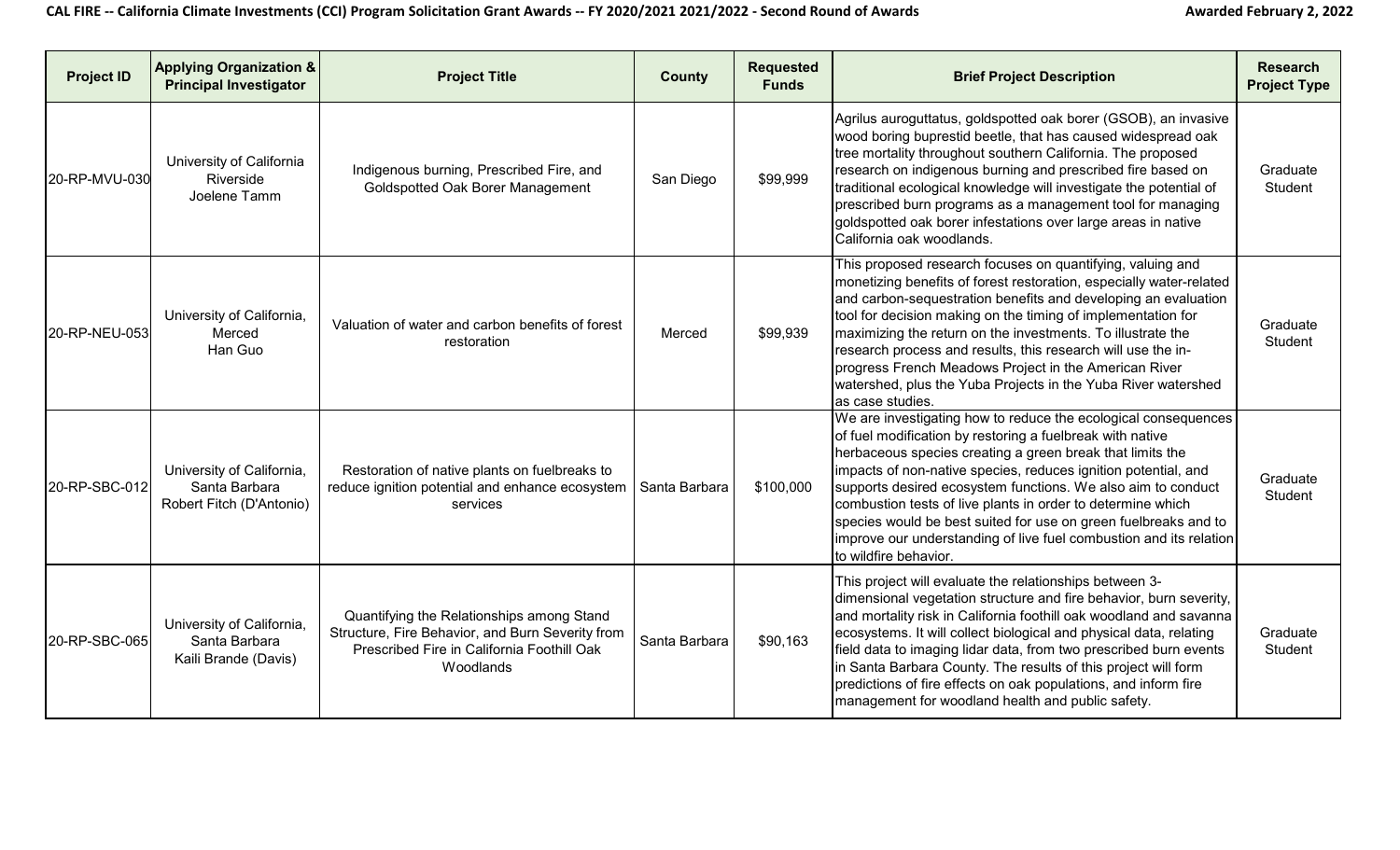| <b>Project ID</b> | <b>Applying Organization &amp;</b><br><b>Principal Investigator</b>                                                                          | <b>Project Title</b>                                                                                                                                        | <b>County</b> | <b>Requested</b><br><b>Funds</b> | <b>Brief Project Description</b>                                                                                                                                                                                                                                                                                                                                                                                                                                                                                                          | <b>Research</b><br><b>Project Type</b> |
|-------------------|----------------------------------------------------------------------------------------------------------------------------------------------|-------------------------------------------------------------------------------------------------------------------------------------------------------------|---------------|----------------------------------|-------------------------------------------------------------------------------------------------------------------------------------------------------------------------------------------------------------------------------------------------------------------------------------------------------------------------------------------------------------------------------------------------------------------------------------------------------------------------------------------------------------------------------------------|----------------------------------------|
| 20-RP-LNU-106     | Sonoma State University<br>Dr. Matthew Clark                                                                                                 | Timely prediction of wildfire burn severity in<br>California forests with spaceborne observations of<br>3D vegetation structure                             | Sonoma        | \$492,779                        | This project demonstrates the value of GEDI spaceborne lidar for<br>timely monitoring of forest structure for predicting future wildfire<br>severity in North Coast, Central Coast and Sierran forests. We<br>will use GEDI structural metrics to predict wildfire severity from<br>large recent fires, detect disturbance for future wildfire severity<br>prediction, create spatio-temporally continuous maps of structure<br>and wildfire severity predictions, and compare our results to<br>existing FRAP priority landscape maps.   | <b>State Forests</b>                   |
| 20-RP-LNU-090     | University of California,<br>Davis<br>James Thorne                                                                                           | Using Landscape, Climate and Environmental<br>Risk Factors to Identify Priority Seed Collection<br>Areas Across California                                  | Yolo          | \$339,807                        | California relies on post-wildfire reforestation and needs<br>sufficient stocks of conifer seeds for climate-adaptive plantings.<br>This project seeks to improve capacity to find and secure seed<br>sources in the face of increasingly destructive conditions, by<br>providing spatial tools that rank forest landscape risk factors and<br>identify high priority areas for cone surveys based on landscape<br>risk, inventories of available seed stocks, and the need to use<br>climate change-suitable seeds for each location.    | Synthesis &<br>Tool<br>Development     |
| 20-RP-LNU-116     | University of California,<br>Davis<br>Dr. John Williams                                                                                      | Natural range of variation (NRV) assessment for<br>southern California montane forests                                                                      | Yolo          | \$183,037                        | We will conduct a natural range of variation (NRV) assessment<br>of the major compositional, structural and functional parameters<br>that define montane forests in southern California. This research<br>will fill a critical gap in our understanding of how these forests<br>persisted and functioned prior to climate change and major<br>anthropogenic impacts. It will serve as a baseline for measuring<br>current and future threats, as well as a guide for restoration and<br>conservation.                                     | Synthesis &<br>Tool<br>Development     |
|                   | Board of Regents of the<br>Nevada System of Higher<br>20-RP-NEU-098 Education on behalf of the<br>Desert Research Institute<br>Dr. Tran Tang | Development of Smoke Transport Probability and<br>Risk Interactive Map from Trajectories and<br>Climatology Analysis of 2-km CANSAC-<br>Reanalysis Database | U.S.A         | \$444,966                        | We will generate high-resolution smoke transport probability for<br>the 2km-CANSAC reanalysis domain for use in prescribed fire<br>planning and emergency response. Population, school, and<br>hospital counts within each smoke transport region will be<br>calculated for health risk management and messaging.<br>Climatological fire weather metrics will also be generated.<br>Training workshops will be held for stakeholders to improve the<br>final product and demonstrate the intended use of the data for<br>decision making. | Synthesis &<br>Tool<br>Development     |